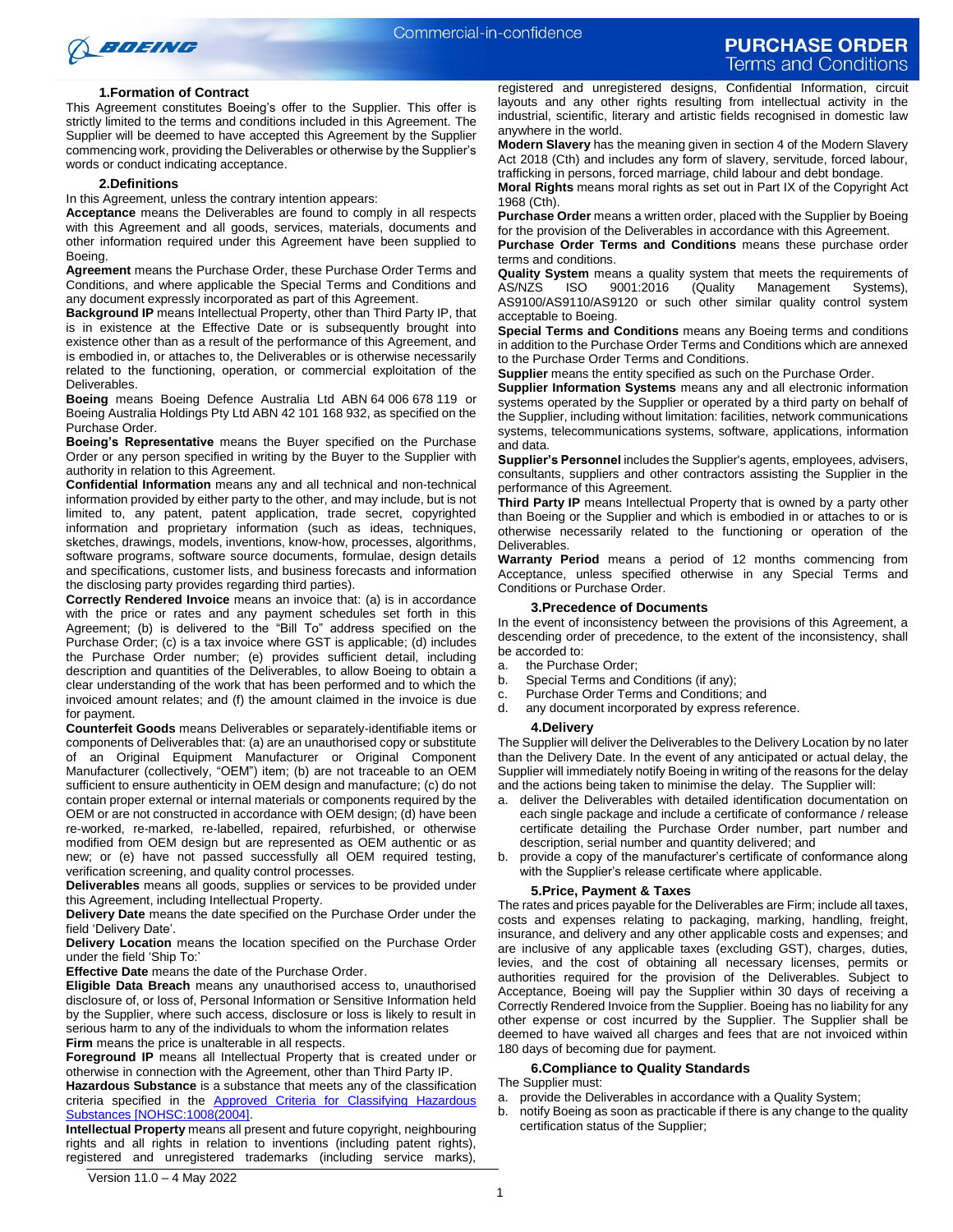

- c. if requested by Boeing, grant Boeing, or a third party nominated by Boeing, access to the Supplier's premises, books, records and other documents to assess the Supplier's compliance with a Quality System;
- d. retain records confirming the Deliverable's compliance with a Quality System for a period of the service life of the Deliverables plus 5 years;
- e. notify Boeing as soon as practicable of any non-conformance of the Deliverables;
- f. notify Boeing of any process, material or tooling change that may impact Boeing's use of the Deliverables and provide evidence to Boeing of a first article inspection that assesses the impact of that change; and
- g. ensure that its subcontractors comply with the Supplier's obligations in this clause.

### **7.Inspection and Test**

Boeing may inspect and test the Deliverables prior to Acceptance. If, in the reasonable opinion of Boeing, the Deliverables do not comply with the requirements of this Agreement, Boeing may reject and return the Deliverables at the Supplier's expense. Boeing shall have the right to conduct further inspections and tests after the Supplier has carried out its remedial actions.

### **8.Risk and Title**

Risk in the Deliverables passes from the Supplier to Boeing on the completion of both delivery and Acceptance. Ownership of, and unencumbered title to, the Deliverables or any part of the Deliverables passes to Boeing upon payment. Where payment is made in instalments, ownership passes in proportion to the percentage paid.

### **9.Intellectual Property**

The Supplier:

- a. assigns to Boeing immediately upon its creation, the rights in and ownership of all Foreground IP;
- b. grants to Boeing a fully paid up, perpetual, royalty free, irrevocable, world-wide, non-exclusive licence in respect of all Background IP, including the right to sub-licence, to exploit, use, maintain, modify, develop, support, adapt and dispose of the Deliverables for Boeing's purposes;
- c. must use its best endeavours to ensure that Boeing is granted a licence to exercise all Third Party IP on the best available commercial terms; and
- d. undertakes to Boeing that it has sufficient right, title and interest in all Foreground IP and Background IP for Boeing to obtain and exercise all of the right, title and interest given to Boeing under this clause.

Nothing in this clause affects the ownership of Background IP or Third Party IP.

### **10. Confidentiality**

Each party must keep confidential all Confidential Information which comes to its knowledge either directly or indirectly, and must not disclose any Confidential Information to any person except for the purposes of this Agreement and on a need to know basis. Nothing in this Agreement requires the parties to maintain the confidentiality of any Confidential Information where:

- a. at the time the Confidential Information was first disclosed, the receiving party was already in lawful possession of the Confidential Information;
- b. the Confidential Information was developed independently of the disclosing party;
- c. the Confidential Information is or becomes public knowledge other than as a result of the negligence of a party or a breach of this Agreement; or
- d. disclosure of the Confidential Information is required by legislation or court order and the party disclosing under this sub-clause has provided written notice prior to disclosing the Confidential Information.

Upon receipt of written notice from Boeing, or in any event at the termination or completion of this Agreement, the Supplier must immediately return to Boeing or (to the extent Boeing consents) destroy, delete or erase all copies of Boeing Confidential Information in its possession and control.

### **11. Assignment**

The Supplier must not assign (whether voluntary, involuntary, by merger, change of control, consolidation, dissolution, operation of law, transfer, or any other manner), transfer or otherwise deal with any part of the Supplier's rights and obligations under this Agreement without Boeing's prior written consent. Any such assignment or transfer in violation of this clause shall be deemed void.

Boeing may assign its rights and obligations under this Agreement to a Related Body Corporate (as defined in section 50 of the *Corporations Act 2001 (Cth)*). If it does so, it will not be responsible for any subsequent breach of this Agreement by its successor, which will assume full responsibility for Boeing's obligations under this Agreement.

# **12. Warranty**

# The Supplier warrants that:

- a. this Agreement will be performed with due care and skill, within the times and in the manner specified in this Agreement;
- b. this Agreement will be performed in accordance with all applicable legislation, regulations, advisory standards, industry codes of practice and Australian Standards;
- c. it is properly licensed, equipped, organised and financed to comply with all of its obligations under this Agreement;
- it will use new and appropriate materials of high quality to provide the Deliverables;
- e. it employs strategies to mitigate cyber security incidents as advised by the Australian Cyber Security Centre and published on **Strategies to** [Mitigate Cyber Security Incidents –](https://www.cyber.gov.au/acsc/view-all-content/publications/strategies-mitigate-cyber-security-incidents-mitigation-details) Mitigation Details | Cyber.gov.au, as a means to prevent any security breach or compromise of Supplier Information Systems by unauthorised users, viruses, or malicious computer programs or any propagation of viruses or malicious computer programs on to any Boeing information or electronic systems;
- f. no patent, copyright, trademark, or other proprietary right employed or created by the Supplier in connection with the provision of the Deliverables infringes any Intellectual Property right, moral right or other right benefiting any third party or misappropriates any trade secret of any third party;
- the Deliverables will be free from any liens or encumbrances;
- h. the Deliverables will correspond with their description and will be in accordance with this Agreement, any lawful direction of Boeing and all applicable laws, ordinances, statutes, rules and regulations, professional regulations, standards and specifications;
- i. the Deliverables will be free from any defect in design, materials and workmanship and conform to all generally recognised commercial practices and standards in the industry; and
- the Deliverables will not be Counterfeit Goods.
- k. the Deliverables comply with the statutory obligations placed upon it under the Heavy Vehicle National Law and any applicable regulations made under that legislation as enacted in the relevant State or Territory. The Supplier must:
- a. immediately notify Boeing in writing, of any changes to circumstances which may affect the Supplier's capacity to provide any warranty included in this clause; and
- b. meet all costs, irrespective of whether the costs are direct or incidental, associated with the discharge of the warranties under this clause, and at its own expense remedy any errors or defects in Deliverables that are in breach of this clause which are notified by Boeing prior to the end of the Warranty Period.

#### **13. Indemnity**

The Supplier indemnifies Boeing, its officers, employees, agents and subcontractors from and against all claims, proceedings and demands and also all liabilities, costs, expenses, losses and damages (including legal costs and expenses on a solicitor/own client basis) incurred or suffered by any person arising out of or in connection with any:

- a. loss of, or damage to, property of Boeing;
- b. claims by any person in respect of personal injury or death;
- c. claims by any person in respect of loss of, or damage to property;
- d. claims by any third party, including in respect of Intellectual Property, export violations and Confidential Information;
- e. defence or settling of any claims, proceedings and demands; and
- f. breach of, or failure to fulfil, clause 18 or any of the requirements of any applicable workplace health, safety or environmental legislation of the Commonwealth or any State or Territory,

arising out of or as a consequence of any work undertaken pursuant to this Agreement by the Supplier, or the Supplier's Personnel, except to the extent that such death, injury or property loss or damage results from any negligent act or omission on the part of Boeing.

#### **14. Insurance**

The Supplier must procure and maintain at its own expense, with a reputable insurance company, the following policies of insurance:

- a. workers compensation as required by law including a principal's indemnity extension where any work is to be undertaken in the Northern Territory or Western Australia; and
- b. public liability for an amount of not less than \$20,000,000 for any single occurrence.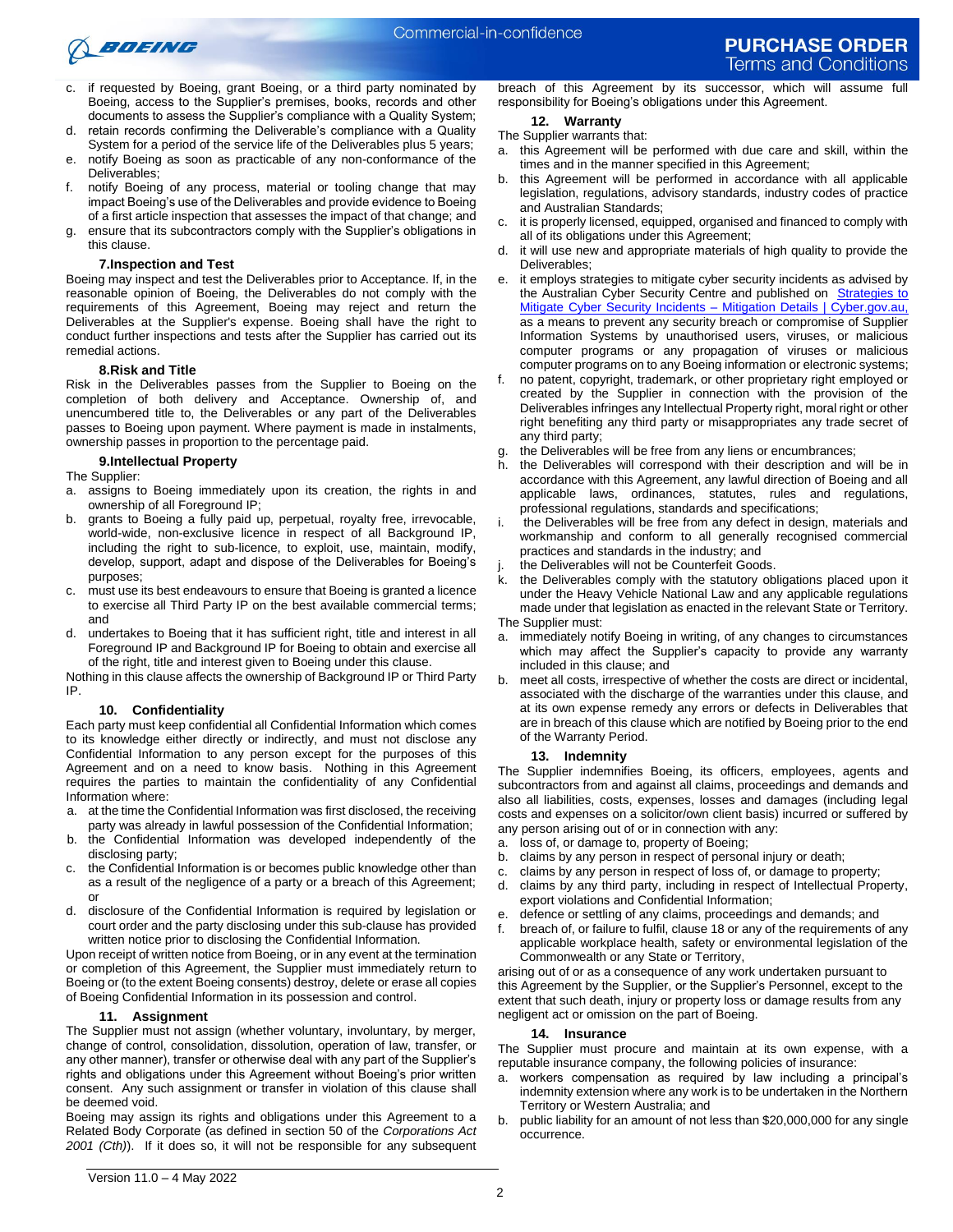

On written request by Boeing, the Supplier must provide certificates of currency for insurance retained in accordance with this Agreement. If certificates of currency are not produced within 7 days of receipt of written request Boeing may withhold payment to the Supplier, or procure the appropriate insurance policies on behalf of the Supplier (and the cost of any such insurance will be a debt due from the Supplier to Boeing).

### **15. Termination for Default**

If the Supplier:

- a. becomes bankrupt or insolvent, or being a company, goes into liquidation or has a receiver or manager appointed on behalf of its debenture holders, creditors or their assigns; or
- b. is subject to a petition presented or proceedings taken or instituted in any court for the compulsory winding up of the Supplier and not having the petition or proceedings removed within one month of service; or
- c. breaches any of the obligations specified in clauses 9 (Intellectual Property), 10 (Confidentiality), 12 (Warranty), 17 (Export Approvals)[, 18](#page-2-0) (Environment, Health and Safety); 20 (Code of Basic Working Conditions and Human Rights); or 20A (Modern Slavery); or
- d. commits any act or omission, or breaches this Agreement and fails to remedy such default within seven days of delivery of a notice from Boeing requiring the Supplier to remedy the breach,

Boeing may immediately (without prejudice to any other right or remedies which Boeing may be entitled to, whether under this Agreement, at law in equity or otherwise), terminate this Agreement by serving written notice on the Supplier.

### **16. Termination for Convenience**

Boeing, in addition to any other rights it has under this Agreement, may at any time and for any reason terminate this Agreement, by notifying the Supplier in writing that this Agreement, or a specified part of this Agreement, is terminated from the date specified in such notice. Upon receipt of a notice of termination in whole or part the Supplier must:

- a. immediately cease work on all Deliverables specified in the notice;
- b. comply with any direction that Boeing may give to the Supplier in relation to subsequent performance of this Agreement;
- c. do everything possible to mitigate all loss, cost (including the cost of compliance with any such direction) and expense arising as a consequence of the termination of this Agreement or a part of this Agreement; and
- d. terminate all affected subcontracts or supply agreements.

If requested in writing by the Supplier within a period of 30 days from the service of a notice given pursuant to this clause and supported by reasonable documentation, Boeing will pay to the Supplier all moneys due and not previously paid to the Supplier for any Deliverables completed in accordance with this Agreement and for work thereafter completed up to the effective date of termination as specified in the notice. The total sum to be paid to the Supplier will not include any consideration for loss of anticipated profits for terminated Deliverables or work, and the Supplier acknowledges that it has no claim in relation to such consideration.

### **17. Export Approvals**

The Supplier must comply fully with all applicable legislation, regulations and government requirements, including all applicable export control and economic sanctions laws, rules, and regulations as they apply to any information, equipment, product or other items, controlled under such ("Controlled Items"), including without limitation, those implemented by the U.S. Government (including those under\_the International Traffic in Arms Regulations ("ITAR") (22 C.F.R. Parts 120-130), the Export Administration Regulations ("EAR") 15 CFR Parts 730-774, and the Foreign Assets Control Regulations (31 C.F.R. Parts 500-598)), by the European Union (including those under the controls on exports of dual-use items and technology implemented pursuant to Council Regulation (EC) No. 428/2009), by the Australian Government and by other applicable government authorities (collectively, "Trade Control Laws"). In the event that the applicable trade control approval or approvals cannot be obtained under the Trade Control Laws, whether in whole or in part, Boeing shall be entitled to terminate this Agreement or any Purchase Order, at no cost to Boeing.

### <span id="page-2-0"></span>**18. Environment, Health and Safety**

Where the Deliverables are performed on premises controlled by Boeing or Boeing's customer, the Supplier will:

- if requested by Boeing, provide relevant documents and records to allow Boeing to assess the Supplier's compliance with a safety and/or environmental management system;
- b. ensure all Supplier's Personnel complete an induction prior to commencement of activities;
- c. ensure that its employees, directors and subcontractors will comply with the terms of Boeing Drug and Alcohol Management Plan (DAMP) published on [www.boeingsuppliers.com/terms.html#/hash7,](http://www.boeingsuppliers.com/terms.html#/hash7) including the right for Boeing to conduct random testing and reasonable suspicion testing;
- d. comply with any directions given by Boeing with respect to environmental health and safety requirements including complying with all requirements published on [www.boeingsuppliers.com/terms.html#/hash7;](http://www.boeingsuppliers.com/terms.html#/hash7)
- e. optimise the efficient use of natural resources, energy, water and raw materials and minimise pollution and waste;
- develop a Job Hazard Analysis (JHA) prior to commencement of activities;
- g. provide the JHA at any time requested by Boeing; and
- h. provide a copy of the safety data sheet for each Hazardous Substance proposed to be used.

Any incident which has the potential to cause, or actually causes, an accident, injury or illness to any individual or damage to the environment pursuant to work being performed under this Agreement must be reported to Boeing immediately unless that is not practicable, in which case it must be reported as soon as practicably possible. The Supplier will deliver a written report within 24 hours of the incident occurring. The Supplier must provide any additional information which Boeing may reasonably require. The reporting obligations set out in this clause are in addition to any obligations to report provided for in applicable workplace health, safety and environmental legislation in any State or Territory.

### **19. Supplier to Comply**

The Supplier and Supplier's Personnel must, in carrying out this Agreement, comply with all relevant legislative requirements including, but not limited to:

- a. the *Privacy Act 1988* (Cth); and
- b. all applicable country laws relating to anti-corruption or anti-bribery, including but not limited to legislation implementing the Organization for Economic Co-operation and Development "Convention on Combating Bribery of Foreign Public Officials in International Business Transactions" (the "OECD Convention") or other anti-corruption/antibribery convention; (ii) comply with the requirements of the Foreign Corrupt Practices Act, as amended, (FCPA) (15 U.S.C. §§78dd-1, et. seq.), regardless of whether the Supplier is within the jurisdiction of the United States; and (iii) neither directly nor indirectly, pay, offer, give, or promise to pay or give, any portion of monies or anything of value received from Boeing to a non-U.S. public official or any person in violation of the FCPA and/or in violation of any applicable country laws relating to anti-corruption or anti-bribery, including without limitation Divisions 70 and 141 of the Australian Criminal Code Act 1995; and

In addition, regardless of which Boeing entity is nominated on the Purchase Order, the Supplier and Supplier's Personnel must comply with all Boeing policies, procedures, standards and codes as amended from time to time, that are published on [www.boeingsuppliers.com/terms.html#/hash7.](http://www.boeingsuppliers.com/terms.html#/hash7)

- **20. Code of Basic Working Conditions and Human Rights** a. Boeing is committed to providing a safe and secure working environment and the protection and advancement of basic human rights in its worldwide operations. In furtherance of this commitment, Boeing has adopted a Code of Basic Working Conditions and Human Rights setting out in detail the measures it takes to ensure this commitment is<br>fulfilled. The Boeing Code may be downloaded at fulfilled. The Boeing Code may be downloaded <http://www.boeing.com/aboutus/culture/code.html>. Boeing strongly encourages Supplier to adopt and enforce concepts similar to those embodied in the Boeing Code, including conducting Supplier's operations in a manner that is fully compliant with all applicable laws and regulations pertaining to fair wages and treatment, freedom of association, personal privacy, collective bargaining, workplace safety and environmental protection. Supplier will promptly cooperate with and assist Boeing in Boeing's implementation of and adherence to the Boeing Code.
- b. Further, any material violation of law by Supplier relating to basic working conditions and human rights, including laws regarding slavery and human trafficking, of the country or countries in which Supplier is performing work under this Agreement may be considered a material breach of this Agreement for which Boeing may elect to cancel any open orders between Boeing and the Supplier, for cause, in accordance with the provision of this order entitled "Termination for Default" or exercise any other right of Boeing for an event of default under this Agreement.